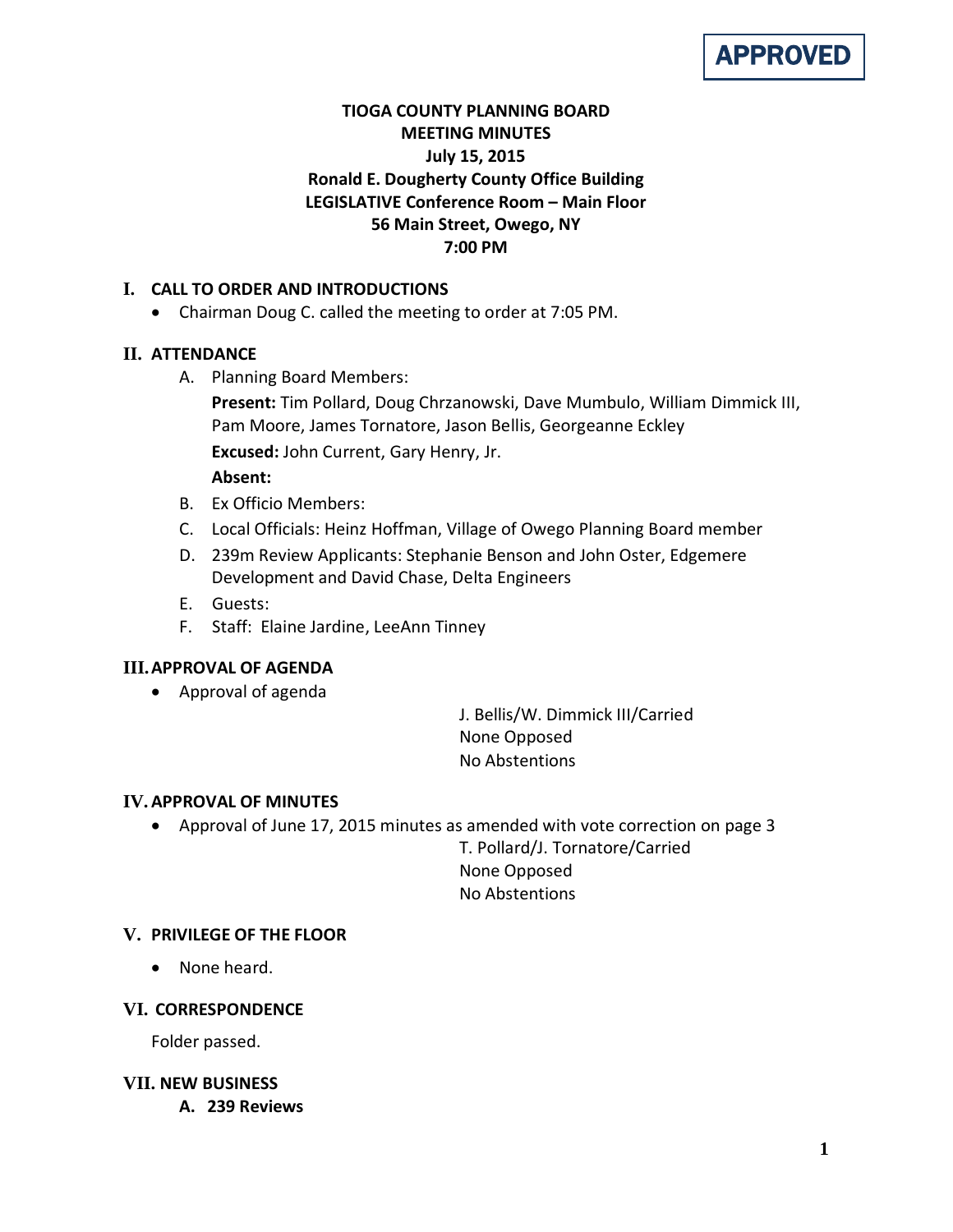

# **1. County Case 2015-010: Village of Owego, Area Variances, Special Use Permit and Site Plan Review, Home Leasing, LLC**

The applicant is requesting two area variances, a special use permit and site plan review approval for their Owego Gardens senior housing project, to be located on the yet to be subdivided 6.28 acre parcel at 130 Southside Drive. This is the first implementation project to be located on the Tioga County IDA's mixed use site, which has been marketed for development since 2006. The project includes construction of 65,477 square foot, 3-story apartment complex with 62 units of 1 and 2 bedroom apartments, plus parking and all other accoutrements. The pitched roof of the building measures 45 ½ feet high, and the apartment complex will be hooked into Village of Owego sewer system and United Water Owego drinking water system. Area variances are needed for building height and parking, and in the future, signage. The applicant has sent a traffic analysis to NYS DOT Region 9 and DOT had no concerns regarding traffic generation related to this specific project.

Home Leasing, LLC has provided staff pictures of an identical apartment complex project they recently developed called Gananda Gardens in Walworth, NY. This provides very good visual information on how they intend to have the Owego Gardens project look when it is complete.

E. Jardine then proceeded to read staff's answers to the 5 tests for both the building height and the rear parking. The conclusion for both is that the public benefit of the project outweighs the variations from code. Regarding the special use permit, the apartment complex is a suitable transition use between the single family residences directly to the east, and the commercial businesses to the west, all along Southside Drive.

Lastly, both the Tioga County Industrial Development Agency and the Village of Owego have planned a mixed use development at this site, including senior housing, for more than a decade.

Staff recommends approval of area variances, special use permit and site plan review.

**Q. J. Tornatore** – Does the local fire department have the capacity or equipment to reach 3-stories high? **A. G. Eckley** – Yes, the Owego Fire Department has a ladder truck.

**Q. T. Pollard** – Is the top 7 feet of the pitched roof occupiable? **A. J. Oster** –No.

**Q. J. Tornatore** – Will the paved area be permeable blacktop? **A. D. Chase** – No, just regular asphalt.

**Q. G. Eckley** – Where will the entrance road be located relative to the building? **A. D. Chase** – To the far right of this parcel, and therefore just to the left of the chiropractor's building.

**Q. D. Mumbulo** – What is the current use of the site? **A. D. Chase** – Vacant land.

**Q. D. Chrzanowksi** – What happens to the stormwater runoff when it comes down the hill in back of this building? **A. D. Chase** – In the rear of the building, there will be a diversion ditch that funnels water to each side of the building into catchment basins which convey the stormwater via pipes to the NYS DOT outfall. The land to the rear of the building is also sloped slightly away from the building and has a high spot to further direct water to each catchment basin.

**Q. D. Chrzanowski** – Will the building have some type of emergency power? **A. J. Oster** – Yes, an emergency generator.

**Q. P. Moore** – Is there emergency vehicle access to the rear of the building? **A. D. Chase** – Not directly, but there is access on three sides of the building which meets the fire code. There will also be a sprinkler system throughout the building.

**Q. P. Moore** – What is your definition of senior housing? **A. S. Benson** – Independent living for people age 55+.

**Motion to recommend approval of the area variances and special use permit:**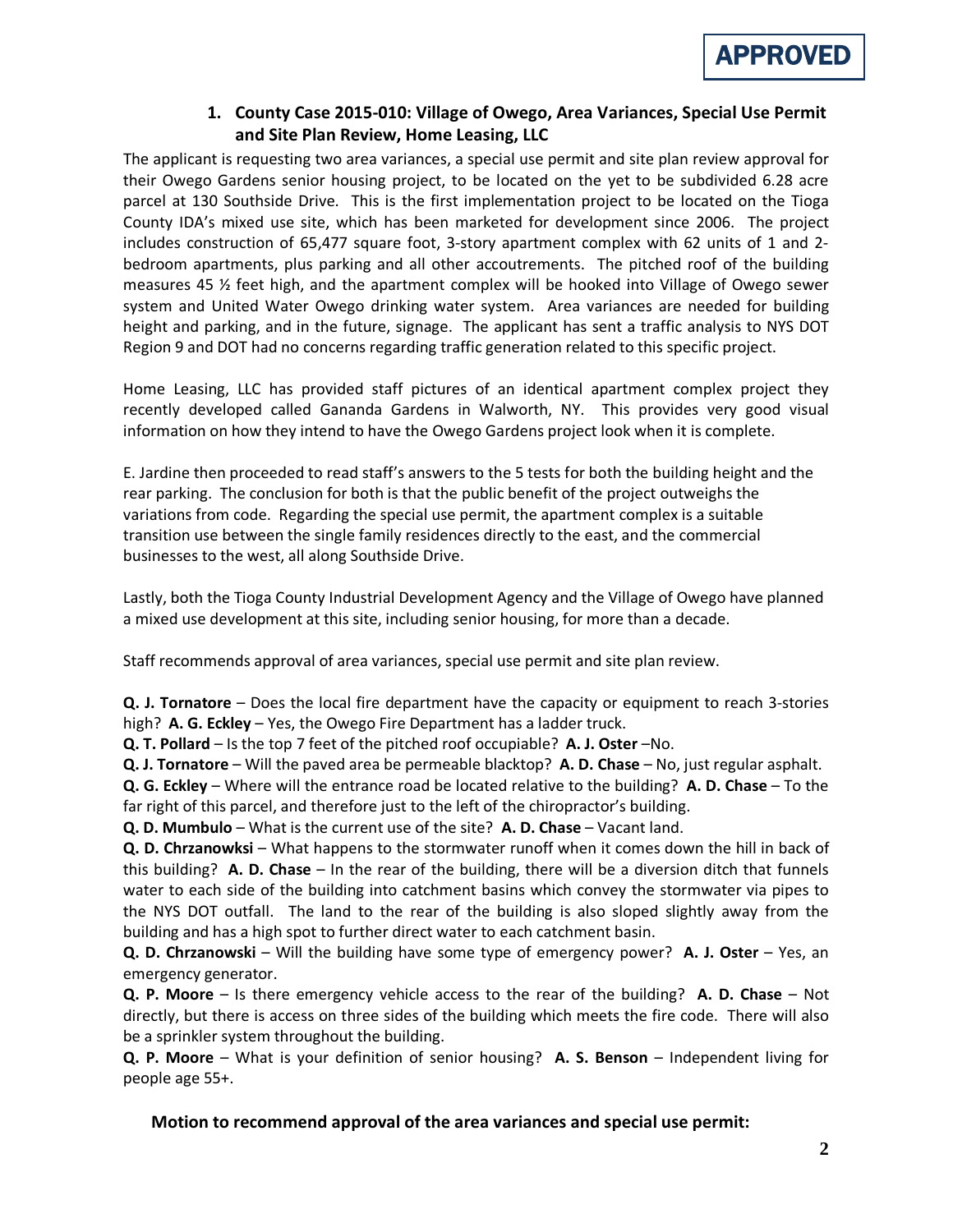

**J. Bellis/W. Dimmick III/Carried Yes 7 No 0 Abstention 1 (G. Eckley)**

**Motion to recommend approval of the site plan review:**

| W. Dimmick III/J. Tornatore/Carried |   |
|-------------------------------------|---|
| <b>Yes</b>                          | 8 |
| Nο                                  | n |
| <b>Abstention</b>                   | n |
|                                     |   |

### **VIII. REPORTS**

- A. Local Bits and Pieces
	- 1. Town of Candor G. Henry
		- Not in attendance.

### **2. Town of Nichols** – P. Moore

• No report.

#### **3. Town of Berkshire** – T. Pollard

• No report.

#### **4. Town of Tioga –** D. Chrzanowski

• Town Planning Board working on updating the comprehensive plan – going to assign sections to members.

#### **5. Village of Waverly** – W. Dimmick III

• Nothing to report

#### **6. Village of Owego** – G. Eckley

- No report.
- **7. Town of Newark Valley** vacant

#### **8. Village of Newark Valley – J. Tornatore**

• No report. But inquired about stormwater measures in the area.

#### **9. Town of Owego** – J. Current

• Not in attendance.

#### **10. Town of Barton** – D. Mumbulo

• E. Jardine visited the Town of Barton Planning Board last week.

## **11. Town of Richford** - vacant